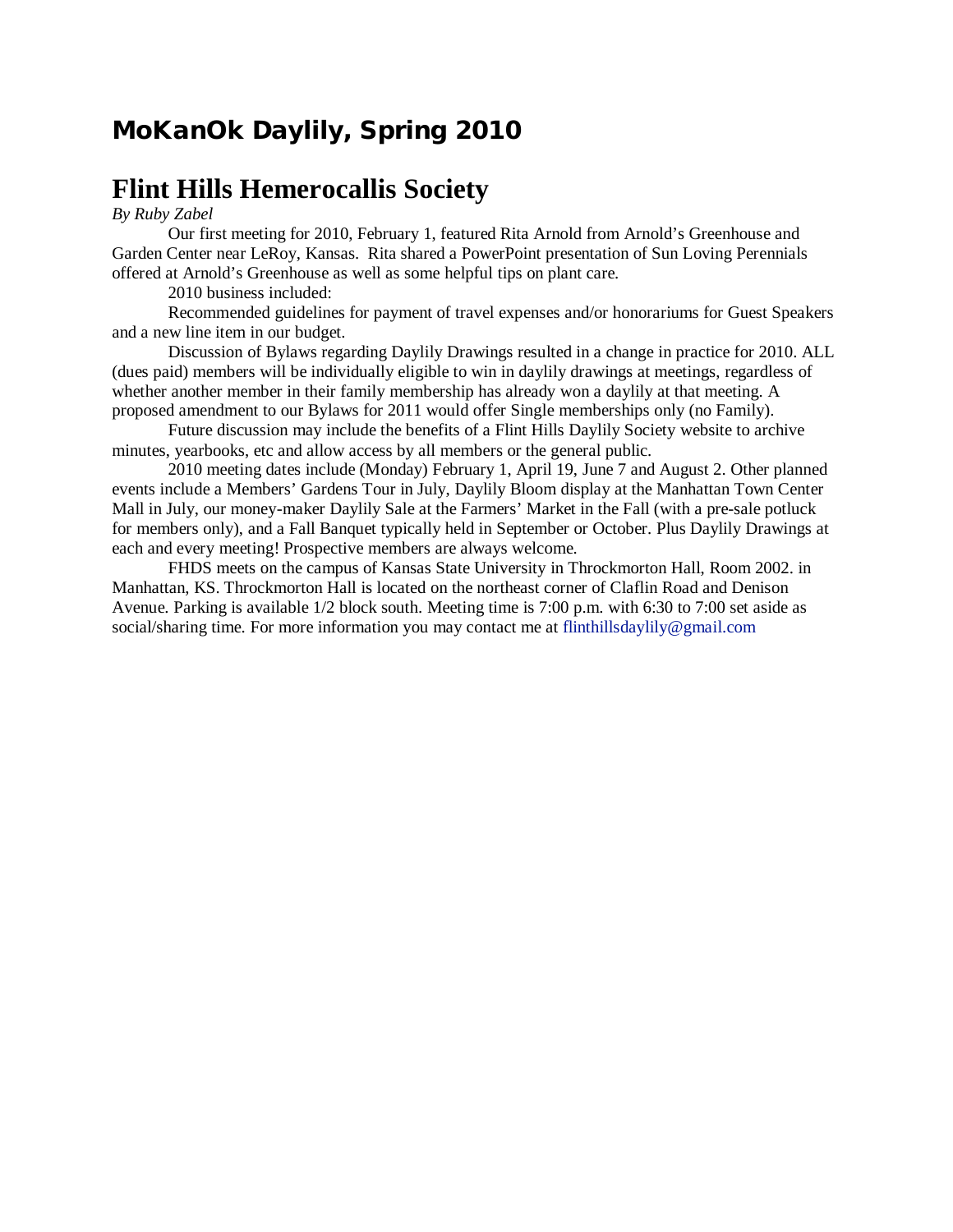### **MoKanOk Daylily, Summer 2010**

### **Flint Hills Hemerocallis Society**

*By Ruby Zabel*

### **LAND OF AHS!** Flint Hills Daylily Blossom Display

*Dorothy and Toto, Entwined on the Vine, Wild and Wonderful, Get Jiggy, True to Whim, When Bears Fly. Red Volunteer, Trickster, Smoke Scream, Speedo, Glory in Red., Zuni Thunderbird, Celestial Eyes, Stack the Deck, Chang Dynasty, Harem House?* These were just a few of MY personal favorites, in the Land of Ahs!

The Flint Hills Daylily Society held their annual Blossom Display at the Manhattan Town Center Mall on Saturday, July 3. With table after table of beautiful daylily blossoms displayed for viewing, FHDS members shared information with interested browsers about the history and evolution of the daylily, and the blossoms on display. Some were interested in membership and the activities of our club, some in our upcoming Fall Sale at the Farmer's Market in downtown Manhattan, and some just wanted to browse and enjoy the beauty and diversity of the blossoms on display.

Over 200 ballots were collected from browsers who were asked to vote for their favorite blossom, with the day's best deemed *Chang Dynasty***.** *Glory in Red* and *Walking on Coals* placed second and third. Honorable mention included *Northern Giant***,** *Imperial Lemon***,** *Spacecoast Devil's Eye*, and *All American Chief*.

The day was fun-- perhaps the most fun was seeing the children, some no more than preschoolers, so enthralled with the beauty of blossoms. I see a future gardener, here in the Land of Ahs…. Take a look for yourself!